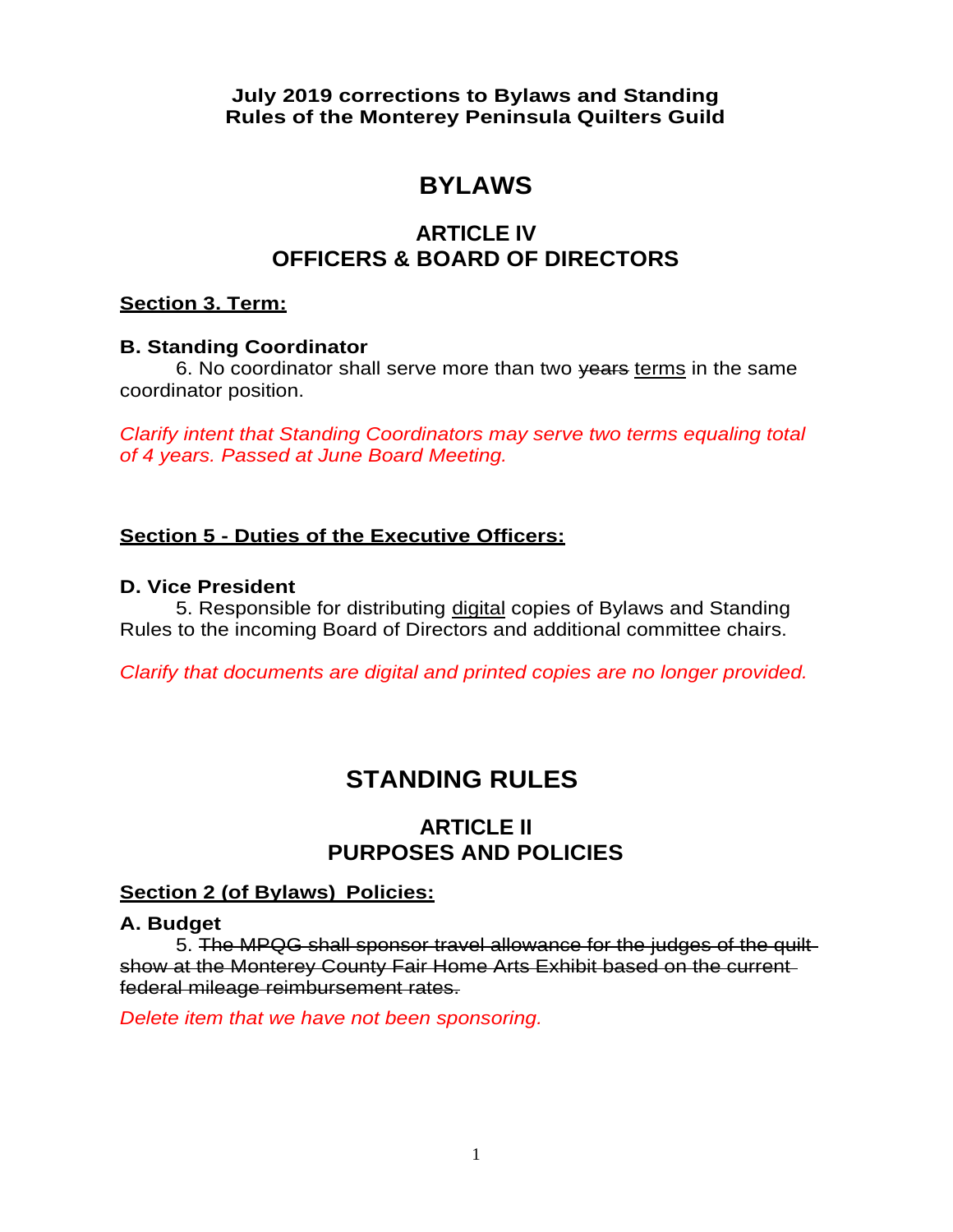# **ARTICLE IV OFFICERS AND BOARD OF DIRECTORS**

# **Section 5 (of Bylaws) Duties of the Executive Officers:**

#### **C. Vice President**

8. The Vice President shall serve as the liaison with local advertisers, handle billing, coordinate with website and newletter.

*This job taken over from Communication Committee.*

### **Section 6 (of Bylaws) Duties of the Standing Coordinators:**

#### **A. General**

2. A coordinator receives the Coordinator Committee Member Job Notebooks when the position becomes vacant and delivers the notebook to the new committee member (or the Job Notebook is submitted to the Second Vice President when the coordinator position is vacant.

*Remove reference to defunct position.*

#### **B. Standing Coordinators 1. Activities Coordinator**

a. The Activities Coordinator shall be the Board of Director liaison for the Activities Committee members which includes, Challenge Quilt, Hospitality, Library, Raffle Quilt Design and Production and UFO Project.

*Remove committee we no longer utilize.*

# **2. Communication Coordinator**

a. The Communication Coordinator shall be the Board of Director liaison for the Communication Committee which includes Advertising Liaison, Circulation, Newsletter, Proofreader, Web Site Manager and Writer/Photographer<del>/Calendar</del>.

*Advertising Liaison has been taken on by the Vice President. Circulation is done directly by the Communication Coordinator. Calendar taken over by the Newsletter Editor.*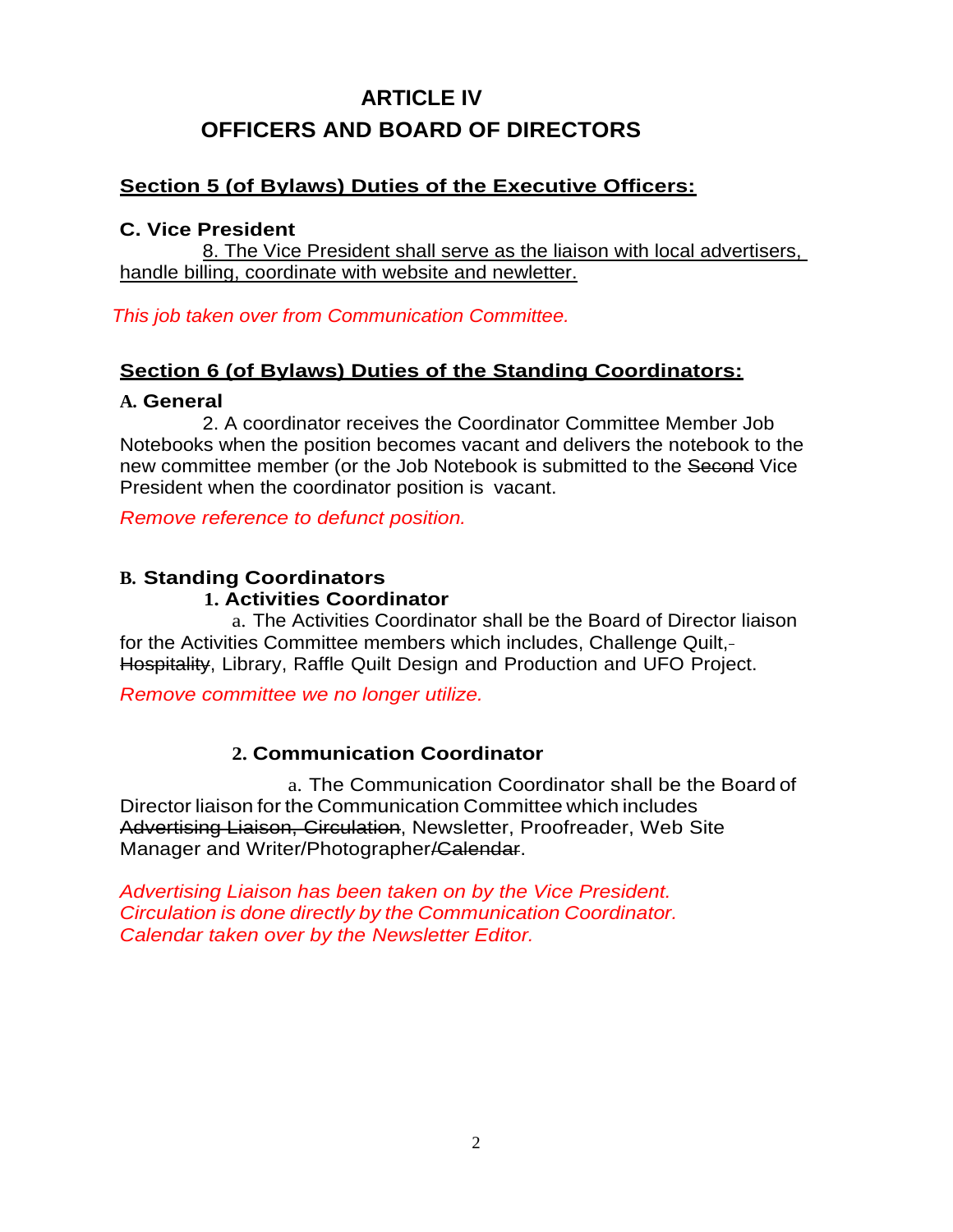# **ARTICLE V STANDING COORDINATOR COMMITTEES**

# **Section 1 - Duties of Standing Coordinator Committees**

#### **B. Standing Coordinator Committees**

#### **1. Activities Committee Members**

b. Hospitality coordinates arrangements for food setup and

cleanup at each regular meeting. The committee shall provide drinks and recruit

members who will bring food to each meeting.

*Remove committee we no longer utilize.*

# **2. Communication Committee Members**

a. Advertising Liaison serves as the liaison with local advertisers,

handle the billing and write Web Site articles.

# *Advertising Liaison has been taken on by the Vice President.*

b. **Circulation** of addresses is up to date on the website as is the current newsletter on the website. There should be a limited number of printed copies of the newsletter available at the general meetings for those who do not have internet access.

*Circulation is done directly by the Communication Coordinator.*

# **3. Community Outreach Committee Members**

d. **Raffle Quilt Marketer** coordinates the marketing and display of the Raffle Quilt. Coordinates the marketing activities with the Community Outreach Coordinator for ticket sales. and makes arrangements for money boxes at the Monterey County Fair. Reports to the Quilt Show chair for activities related to the display and selling of raffle tickets at the Quilt Show. Makes arrangements for the raffle ticket drum and money box for the Quilt Show.

Can no longer sell tickets at the Monterey County Fair.

# **5. Program Committee Members**

b. **Programs** plans the program for monthly meetings with certain exceptions such as any coordinated by other Coordinators' committees. Shall submit articles regarding upcoming programs to the Newsletter and Web Site for publication. Shall attend the Northern California Quilt Council biannual Speaker's Programs.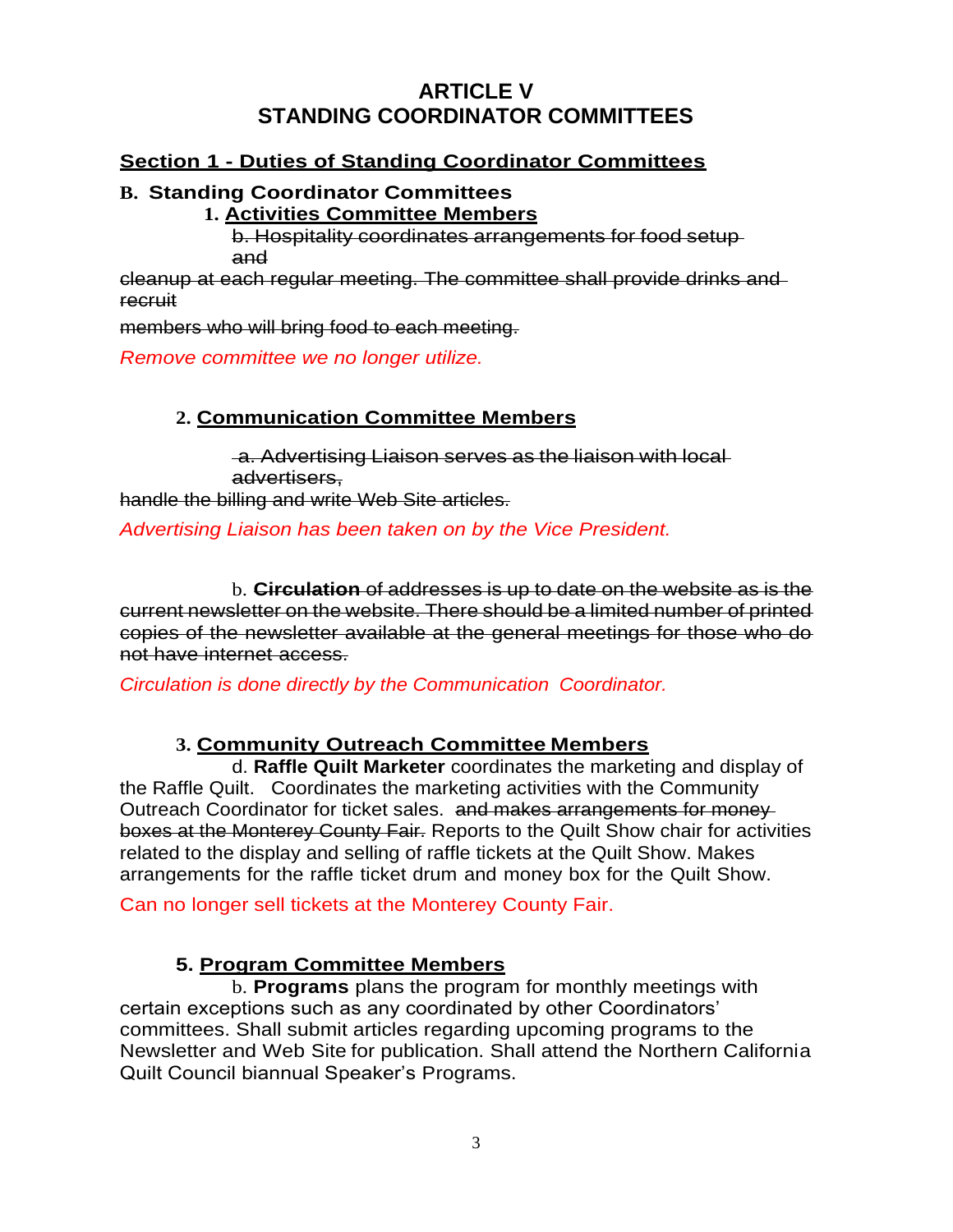c. Programs: Newsletter/Web Site Liaison provides the Newsletter and Web Site Manager with information about MPQG programs and workshops.

*Eliminate redundant position.*

# **C. Special Committees and**

**Positions**

2. Publicity Chair

The purpose of this position is to publicize activities for the Guild including the Annual Quilt Show. May form committees as needed to assist in the publicity activities of the Guild. The Board contact for the Publicity Chair is a

designated Executive Officer.

*Advertising has been folded into the Quilt Show Committee.*

# **ARTICLE VIII FISCAL POLICIES**

# **Section 3 (of Bylaws) - Fees, Fines, and Fund Raisers:**

### **B. Advertising Fees**

1. Newsletter/Web Site advertising rates per issue include:

- ⦁ Business Card
- ⦁ Quarter Page
- ⦁ Half Page
- ⦁ Full Page

# *No longer have a full page on our fee schedule.*

2. Annual advertising rates for Business Card Size shall be available for Newsletter, Web Site, Member Directory, and the Quilt Show Program.

*No longer placing ads in printed Directory, merely listing Merchants.*

# **D. Fund Raisers**

4. Board of Directors shall determine at the time of the budget development the number and means of distribution of Workshop Certificates as a fund raising activity and that the amount becomes a line item in the yearly budget. This budget is to be monitored by the Fund Raising Community Outreach Coordinator.

*Use current position title.*